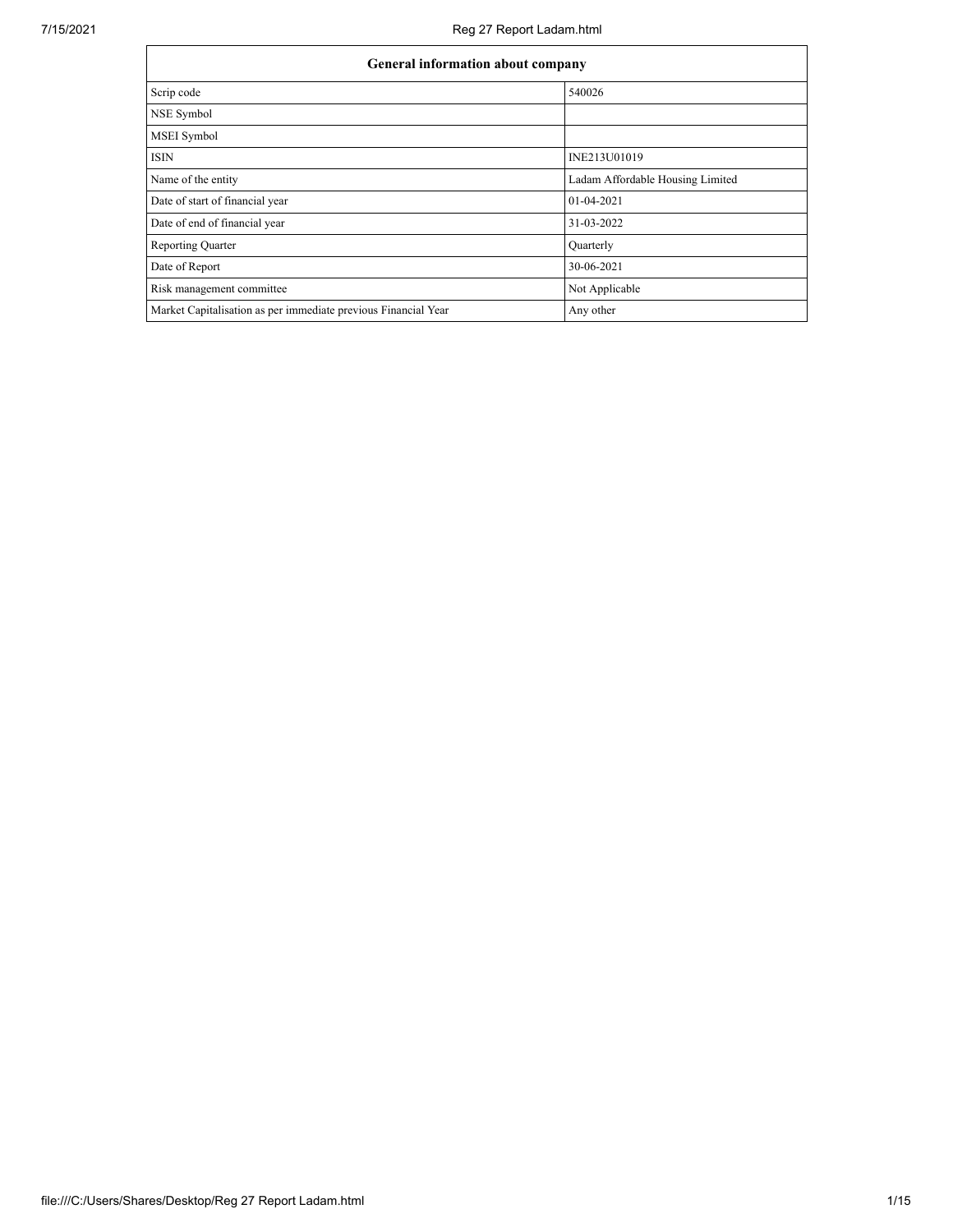## **Annexure I**

## **Annexure I to be submitted by listed entity on quarterly basis**

## **I. Composition of Board of Directors**

|                             |                   |            |                                                       |                                       |                               |                          | Disclosure of notes on composition of board of directors explanatory                                 |                                             |                                                          |                            |                      |                                            |                                                                                                                                                |                                                                                                                                                                      |                                                                                                                                                                          |                                                                                                                                                                                                         |                            |
|-----------------------------|-------------------|------------|-------------------------------------------------------|---------------------------------------|-------------------------------|--------------------------|------------------------------------------------------------------------------------------------------|---------------------------------------------|----------------------------------------------------------|----------------------------|----------------------|--------------------------------------------|------------------------------------------------------------------------------------------------------------------------------------------------|----------------------------------------------------------------------------------------------------------------------------------------------------------------------|--------------------------------------------------------------------------------------------------------------------------------------------------------------------------|---------------------------------------------------------------------------------------------------------------------------------------------------------------------------------------------------------|----------------------------|
|                             |                   |            |                                                       |                                       |                               |                          |                                                                                                      |                                             | Wether the listed entity has a Regular Chairperson   Yes |                            |                      |                                            |                                                                                                                                                |                                                                                                                                                                      |                                                                                                                                                                          |                                                                                                                                                                                                         |                            |
|                             |                   |            |                                                       |                                       |                               |                          |                                                                                                      |                                             | Whether Chairperson is related to MD or CEO   Yes        |                            |                      |                                            |                                                                                                                                                |                                                                                                                                                                      |                                                                                                                                                                          |                                                                                                                                                                                                         |                            |
| of the<br>ctor              | PAN               | <b>DIN</b> | Category 1<br>of directors                            | Category 2<br>of directors            | Category<br>3 of<br>directors | Date<br>of<br>Birth      | Whether<br>special<br>resolution<br>passed?<br>[Refer Reg.<br>$17(1A)$ of<br>Listing<br>Regulations] | Date of<br>passing<br>special<br>resolution | <b>Initial Date</b><br>of<br>appointment                 | Date of Re-<br>appointment | Date of<br>cessation | Tenure<br>of<br>director<br>(in<br>months) | No of<br>Directorship<br>in listed<br>entities<br>including<br>this listed<br>entity (Refer<br>Regulation<br>17A of<br>Listing<br>Regulations) | No of<br>Independent<br>Directorship<br>in listed<br>entities<br>including<br>this listed<br>entity<br>(Refer<br>Regulation<br>$17A(1)$ of<br>Listing<br>Regulations | Number of<br>memberships<br>in Audit/<br>Stakeholder<br>Committee(s)<br>including this<br>listed entity<br>(Refer<br>Regulation<br>$26(1)$ of<br>Listing<br>Regulations) | No of post of<br>Chairperson<br>in Audit/<br>Stakeholder<br>Committee<br>held in listed<br>entities<br>including<br>this listed<br>entity (Refer<br>Regulation<br>$26(1)$ of<br>Listing<br>Regulations) | No.<br>pro<br>$\mathbf{F}$ |
| h<br>val                    | AHYPA2758A        | 00325063   | Executive<br>Director                                 | Chairperson<br>related to<br>Promoter | CEO                           | $07 -$<br>$11-$<br>1971  | NA                                                                                                   |                                             | 01-04-1992                                               | 26-09-2020                 |                      | 351                                        |                                                                                                                                                | $\mathbf{0}$                                                                                                                                                         | $\overline{2}$                                                                                                                                                           | $\Omega$                                                                                                                                                                                                |                            |
| asad<br>rishna              | ALWPP3553C        | 01560300   | Non-<br>Executive -<br>Independent<br>Director        | Not<br>Applicable                     |                               | $25 -$<br>$06 -$<br>1975 | NA                                                                                                   |                                             | 03-01-2007                                               | 26-09-2020                 |                      | 174                                        | 1                                                                                                                                              |                                                                                                                                                                      | $\overline{2}$                                                                                                                                                           | $\overline{2}$                                                                                                                                                                                          |                            |
| $\mathbf n$<br>$\mathbf{a}$ | <b>BGXPS4398R</b> | 05143846   | Non-<br>Executive -<br>Non<br>Independent<br>Director | Not<br>Applicable                     |                               | $29 -$<br>$10-$<br>1977  | NA                                                                                                   |                                             | 12-12-2013                                               | 28-09-2018                 |                      | 91                                         | $\mathbf{1}$                                                                                                                                   | $\mathbf{0}$                                                                                                                                                         |                                                                                                                                                                          | $\Omega$                                                                                                                                                                                                |                            |
| i Birju                     | AJUPS4864P        | 08259325   | Non-<br>Executive -<br>Independent<br>Director        | Not<br>Applicable                     |                               | $29 -$<br>$10-$<br>1968  | NA                                                                                                   |                                             | 12-11-2018                                               | 30-09-2019                 |                      | 32                                         |                                                                                                                                                |                                                                                                                                                                      |                                                                                                                                                                          | $\Omega$                                                                                                                                                                                                |                            |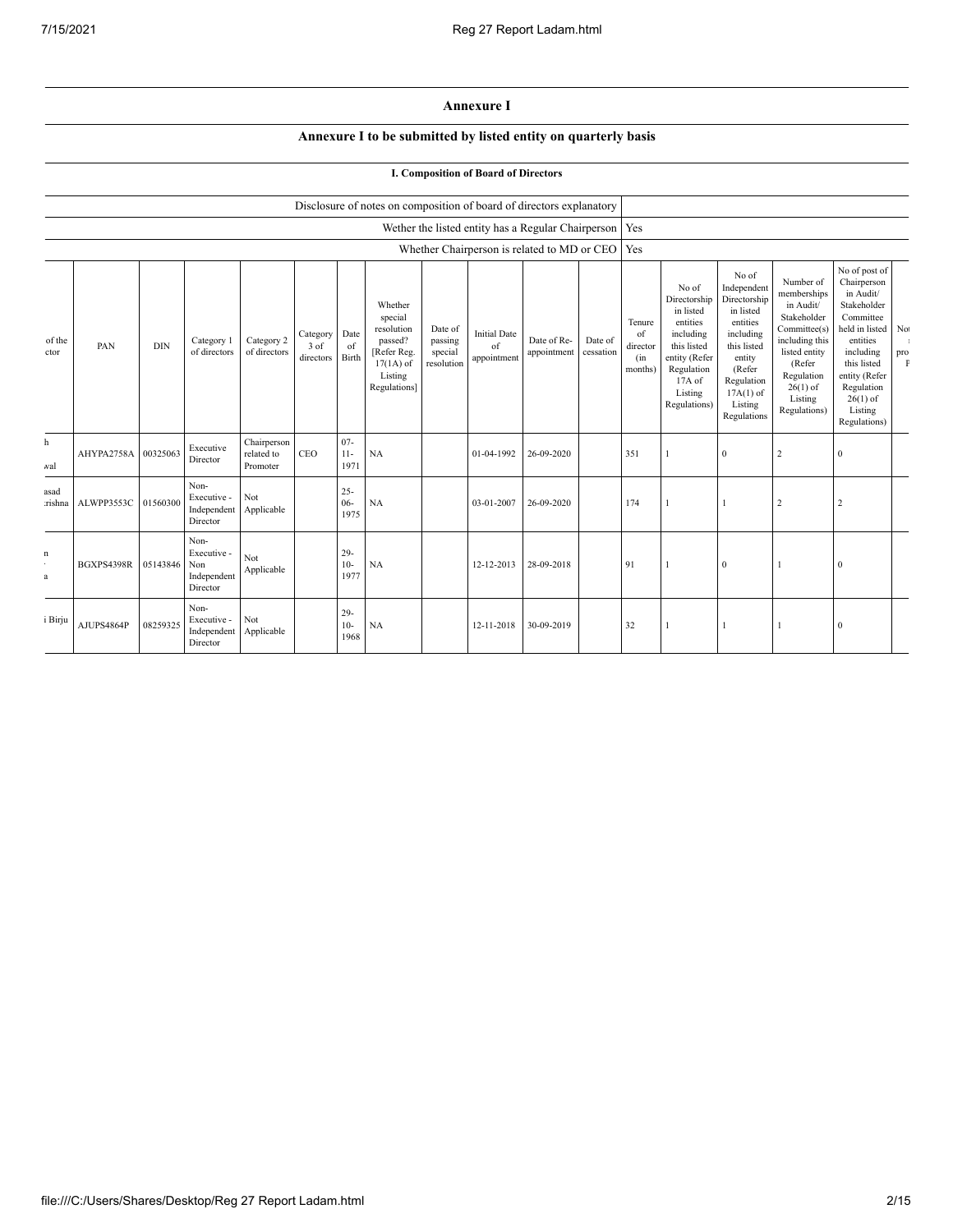|           | <b>Audit Committee Details</b> |                                  |                                         |                            |                        |                      |                |  |  |  |
|-----------|--------------------------------|----------------------------------|-----------------------------------------|----------------------------|------------------------|----------------------|----------------|--|--|--|
|           |                                |                                  |                                         |                            |                        |                      |                |  |  |  |
| <b>Sr</b> | <b>DIN</b><br>Number           | Name of Committee<br>members     | Category 1 of directors                 | Category 2 of<br>directors | Date of<br>Appointment | Date of<br>Cessation | <b>Remarks</b> |  |  |  |
|           | 01560300                       | Jayaprasad<br>Ramakrishna Pillai | Non-Executive - Independent<br>Director | Chairperson                | 29-09-2015             |                      |                |  |  |  |
| 2         | 08259325                       | Yamini Birju Sejpal              | Non-Executive - Independent<br>Director | Member                     | 12-11-2018             |                      |                |  |  |  |
| 3         | 00325063                       | Sumesh Bharat<br>Aggarwal        | <b>Executive Director</b>               | Member                     | 25-06-2014             |                      |                |  |  |  |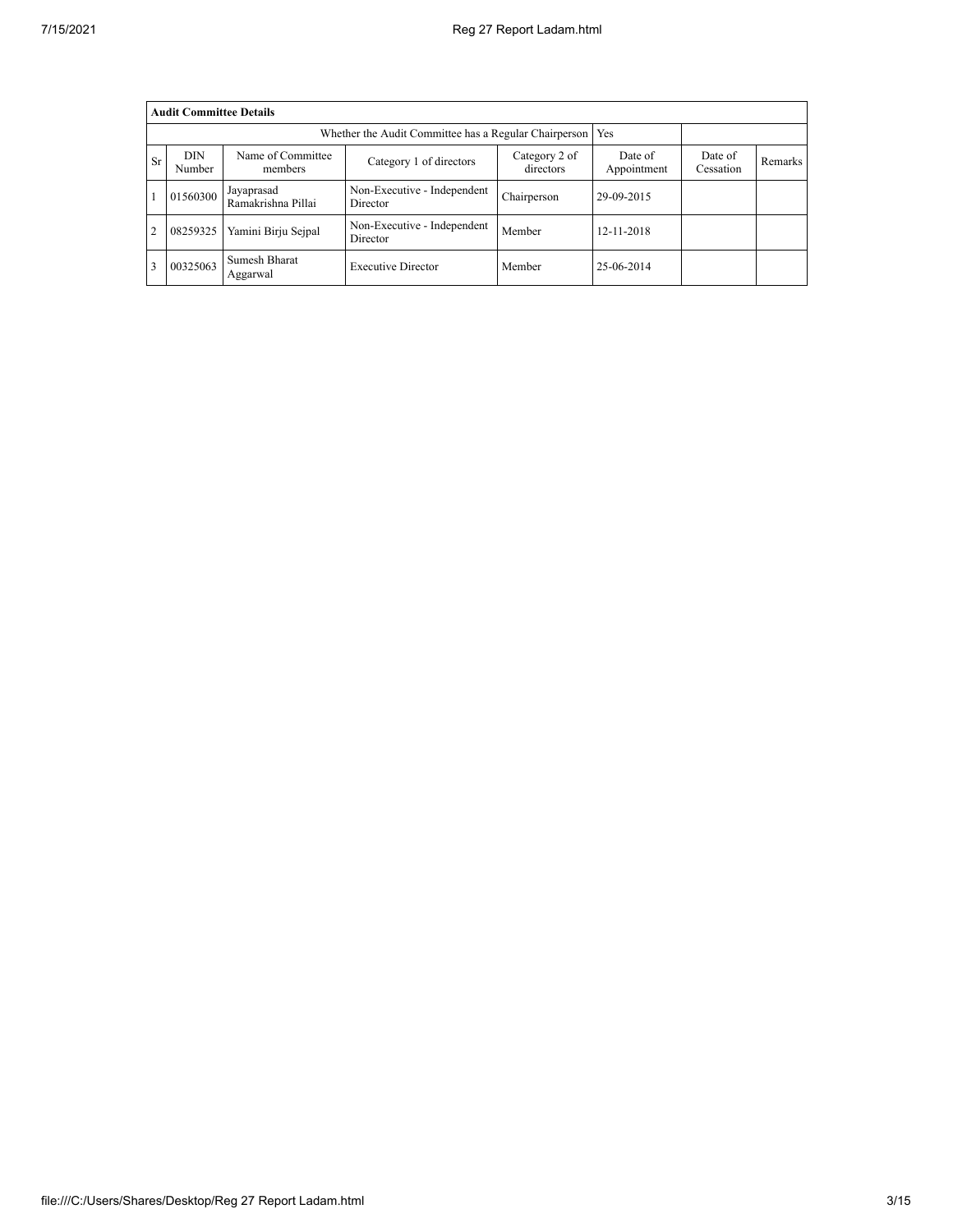|               | Nomination and remuneration committee                                                                         |                                                                             |                                                    |             |                        |                      |         |  |  |  |  |
|---------------|---------------------------------------------------------------------------------------------------------------|-----------------------------------------------------------------------------|----------------------------------------------------|-------------|------------------------|----------------------|---------|--|--|--|--|
|               |                                                                                                               | Whether the Nomination and remuneration committee has a Regular Chairperson |                                                    | Yes         |                        |                      |         |  |  |  |  |
| <b>Sr</b>     | Name of Committee<br><b>DIN</b><br>Category 2 of<br>Category 1 of directors<br>directors<br>Number<br>members |                                                                             |                                                    |             | Date of<br>Appointment | Date of<br>Cessation | Remarks |  |  |  |  |
|               | 01560300                                                                                                      | Jayaprasad<br>Ramakrishna Pillai                                            | Non-Executive - Independent<br>Director            | Chairperson | 29-09-2015             |                      |         |  |  |  |  |
| $\mathcal{L}$ |                                                                                                               | 05143846 Ashwin Kumar Sharma                                                | Non-Executive - Non<br><b>Independent Director</b> | Member      | 25-06-2014             |                      |         |  |  |  |  |
| 3             | 08259325                                                                                                      | Yamini Birju Sejpal                                                         | Non-Executive - Independent<br>Director            | Member      | 12-11-2018             |                      |         |  |  |  |  |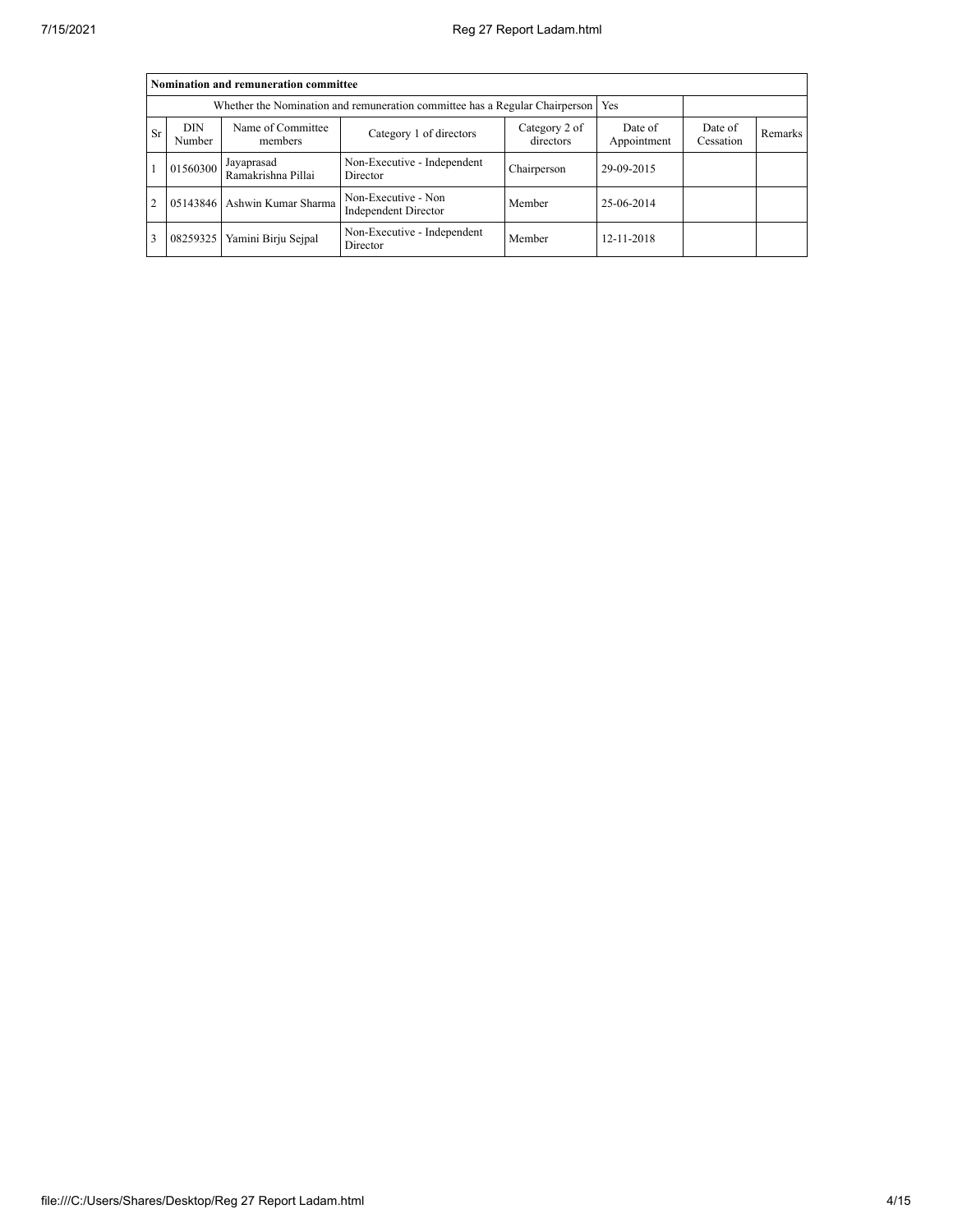|           |                      | <b>Stakeholders Relationship Committee</b>                                                           |                                                    |             |            |                      |         |
|-----------|----------------------|------------------------------------------------------------------------------------------------------|----------------------------------------------------|-------------|------------|----------------------|---------|
|           |                      | Whether the Stakeholders Relationship Committee has a Regular Chairperson                            | Yes                                                |             |            |                      |         |
| <b>Sr</b> | <b>DIN</b><br>Number | Name of Committee<br>Category 2 of<br>Category 1 of directors<br>directors<br>Appointment<br>members |                                                    |             |            | Date of<br>Cessation | Remarks |
|           | 01560300             | Jayaprasad<br>Ramakrishna Pillai                                                                     | Non-Executive - Independent<br>Director            | Chairperson | 29-09-2015 |                      |         |
|           | 05143846             | Ashwin Kumar Sharma                                                                                  | Non-Executive - Non<br><b>Independent Director</b> | Member      | 25-06-2014 |                      |         |
|           | 00325063             | Sumesh Bharat<br>Aggarwal                                                                            | <b>Executive Director</b>                          | Member      | 25-06-2014 |                      |         |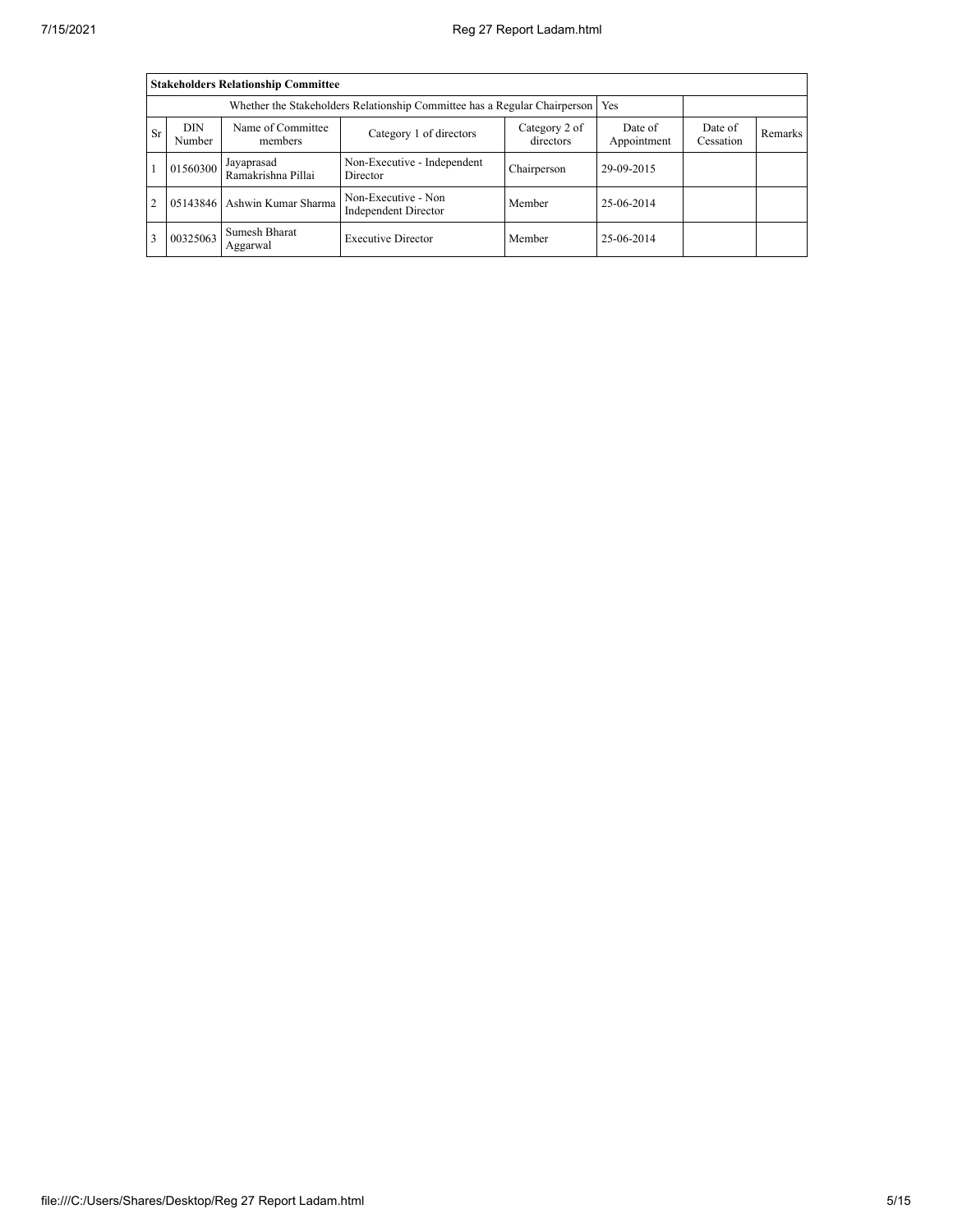|     | <b>Risk Management Committee</b> |                                                                 |                            |                            |                        |                      |         |  |  |  |
|-----|----------------------------------|-----------------------------------------------------------------|----------------------------|----------------------------|------------------------|----------------------|---------|--|--|--|
|     |                                  | Whether the Risk Management Committee has a Regular Chairperson |                            |                            |                        |                      |         |  |  |  |
| -Sr | DIN<br>Number                    | Name of Committee<br>members                                    | Category 1 of<br>directors | Category 2 of<br>directors | Date of<br>Appointment | Date of<br>Cessation | Remarks |  |  |  |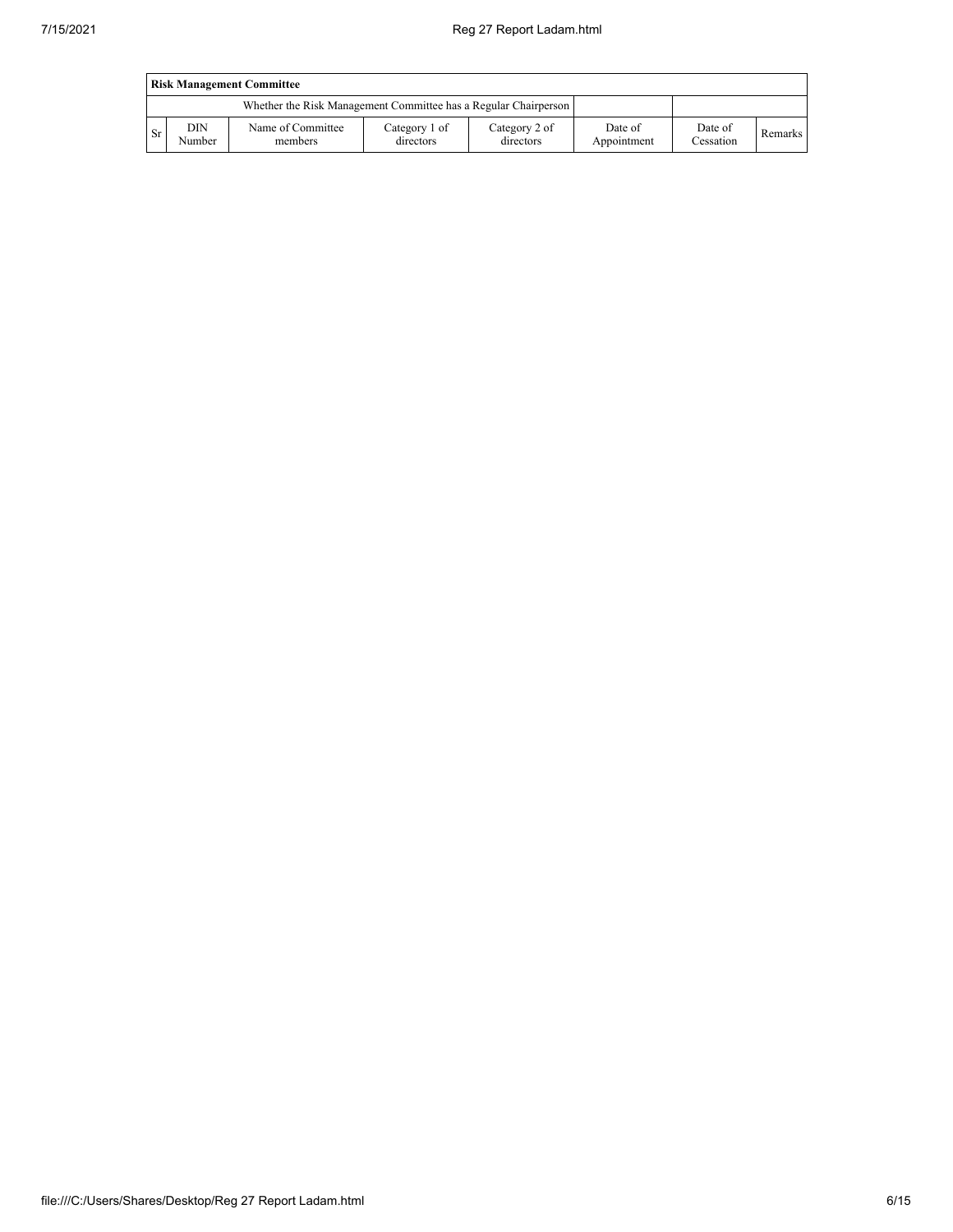|                                                                                 | Corporate Social Responsibility Committee |                              |                            |                            |                        |                      |         |  |  |  |
|---------------------------------------------------------------------------------|-------------------------------------------|------------------------------|----------------------------|----------------------------|------------------------|----------------------|---------|--|--|--|
| Whether the Corporate Social Responsibility Committee has a Regular Chairperson |                                           |                              |                            |                            |                        |                      |         |  |  |  |
| -Sr                                                                             | DIN<br>Number                             | Name of Committee<br>members | Category 1 of<br>directors | Category 2 of<br>directors | Date of<br>Appointment | Date of<br>Cessation | Remarks |  |  |  |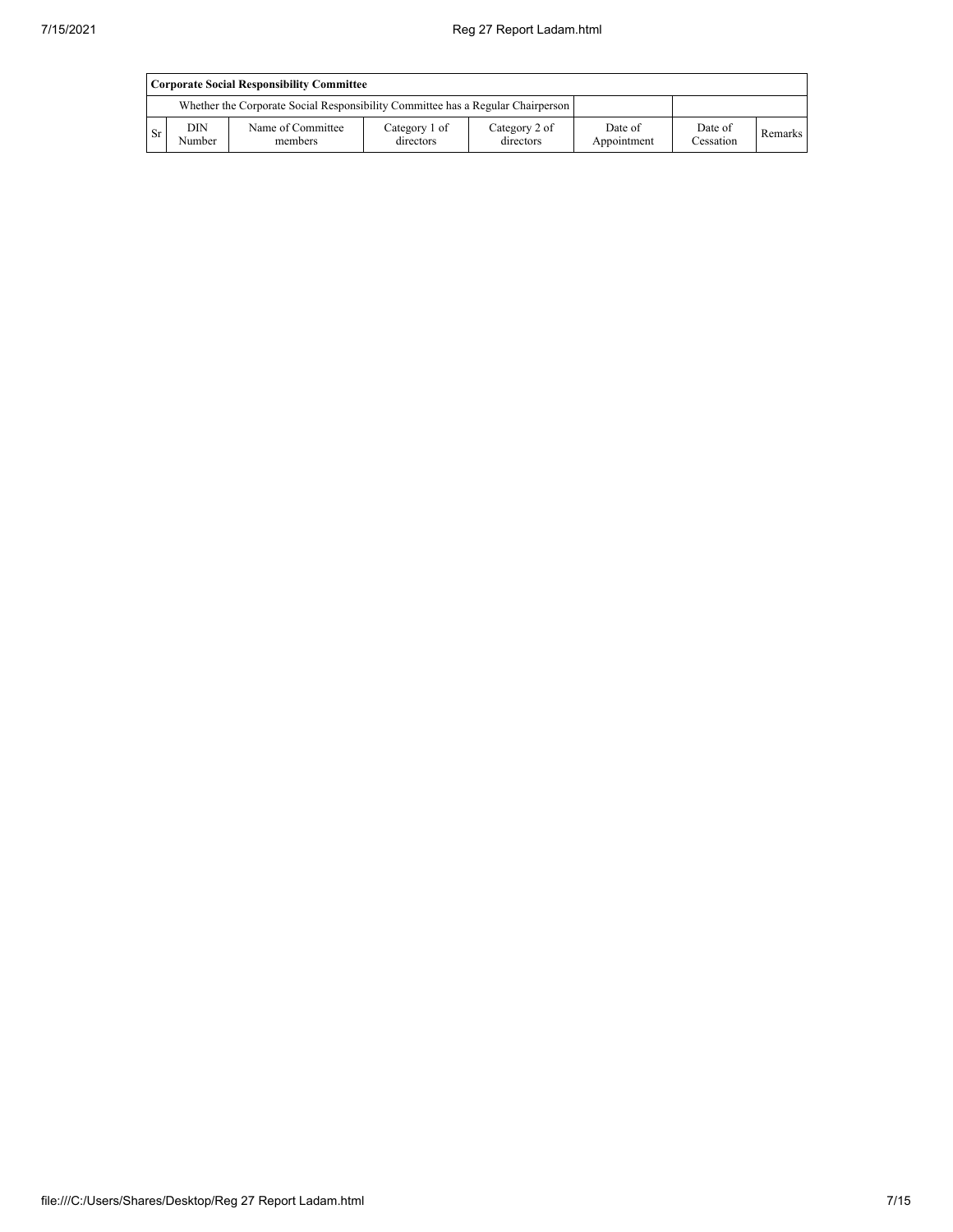| <b>Other Committee</b> |                                                                                                                                     |  |  |  |  |  |  |  |
|------------------------|-------------------------------------------------------------------------------------------------------------------------------------|--|--|--|--|--|--|--|
|                        | Sr   DIN Number   Name of Committee members   Name of other committee   Category 1 of directors   Category 2 of directors   Remarks |  |  |  |  |  |  |  |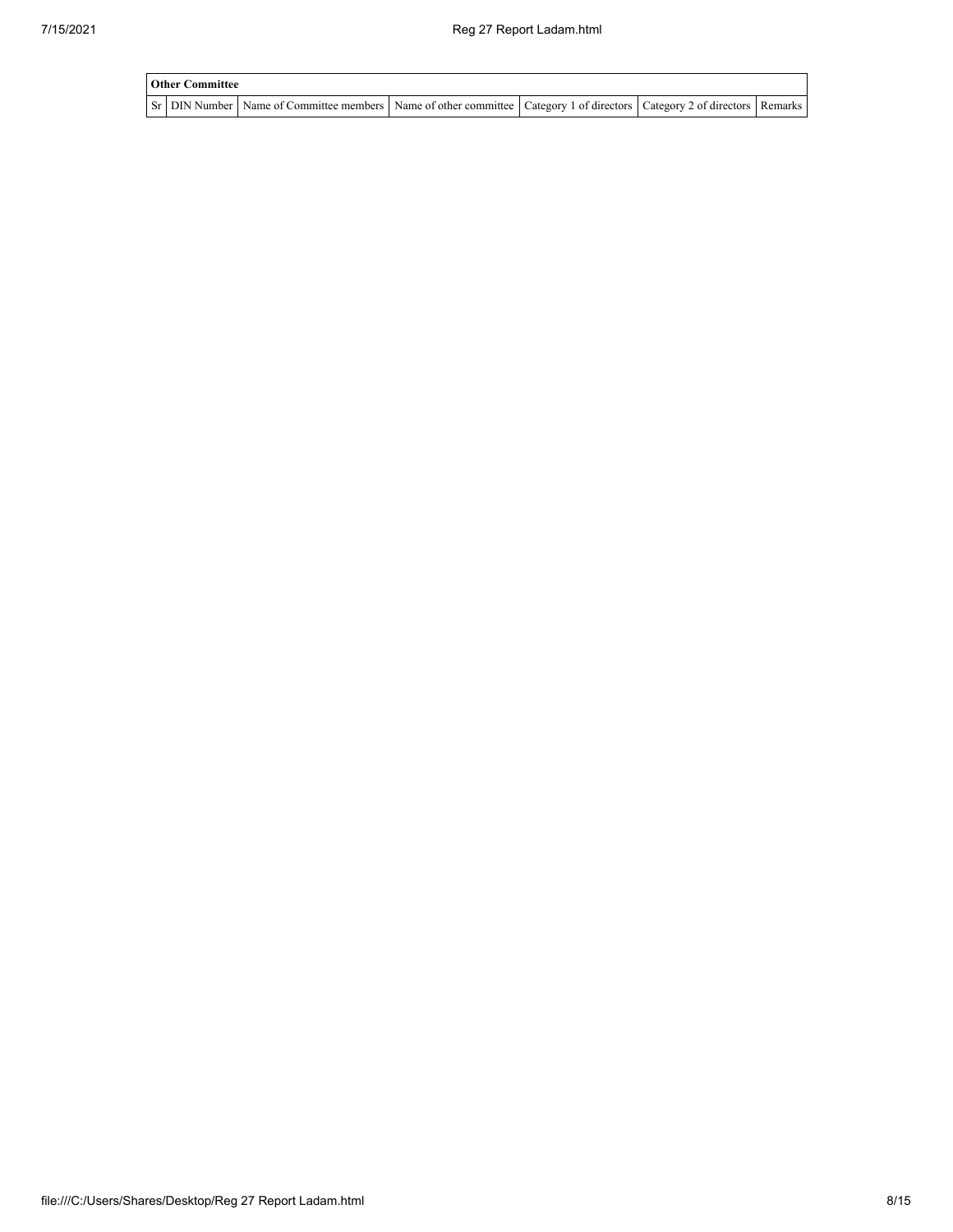|                         | <b>Annexure 1</b>                                                   |                                                               |                                                                   |                                       |                                                     |                                    |                                                           |  |  |  |
|-------------------------|---------------------------------------------------------------------|---------------------------------------------------------------|-------------------------------------------------------------------|---------------------------------------|-----------------------------------------------------|------------------------------------|-----------------------------------------------------------|--|--|--|
|                         | <b>Annexure 1</b>                                                   |                                                               |                                                                   |                                       |                                                     |                                    |                                                           |  |  |  |
|                         | <b>III. Meeting of Board of Directors</b>                           |                                                               |                                                                   |                                       |                                                     |                                    |                                                           |  |  |  |
|                         | Disclosure of notes on meeting of board of<br>directors explanatory |                                                               |                                                                   |                                       |                                                     |                                    |                                                           |  |  |  |
| <b>Sr</b>               | $Date(s)$ of meeting<br>$(i f any)$ in the<br>previous quarter      | $Date(s)$ of<br>meeting (if any)<br>in the current<br>quarter | Maximum gap between<br>any two consecutive (in<br>number of days) | Notes for<br>not<br>providing<br>Date | Whether<br>requirement of<br>Ouorum met<br>(Yes/No) | Number of<br>Directors<br>present* | No. of Independent<br>Directors attending<br>the meeting* |  |  |  |
|                         | 12-02-2021                                                          |                                                               |                                                                   |                                       | Yes                                                 | $\overline{4}$                     | 2                                                         |  |  |  |
| $\overline{2}$          |                                                                     | 12-04-2021                                                    | 58                                                                |                                       | Yes                                                 | $\overline{4}$                     | $\overline{2}$                                            |  |  |  |
| $\overline{\mathbf{3}}$ |                                                                     | 26-06-2021                                                    | 74                                                                |                                       | Yes                                                 | 4                                  | 2                                                         |  |  |  |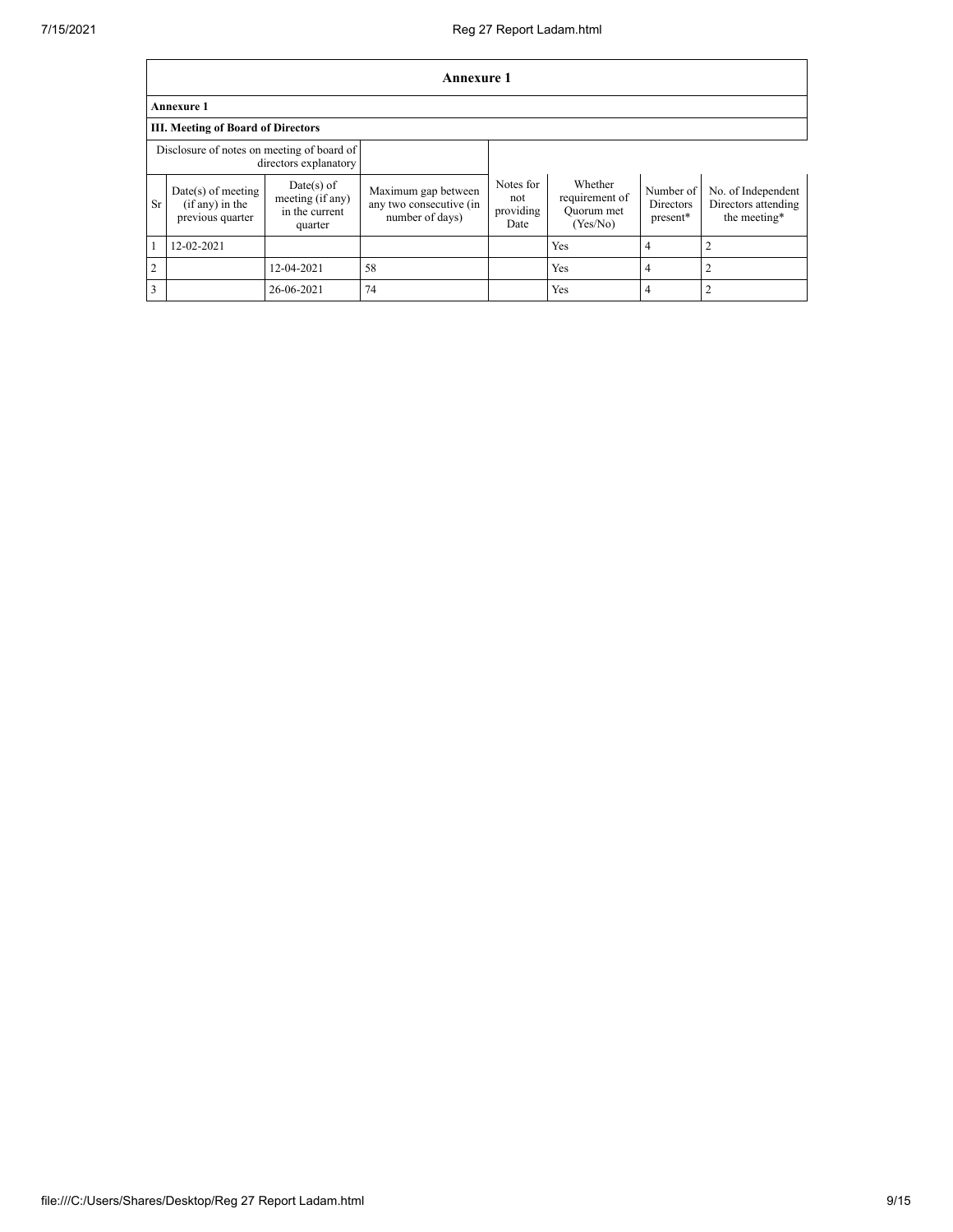|                | Annexure 1                       |                                                                                                       |                                                                      |                               |                                       |                                                       |                                              |                                                                        |  |  |  |
|----------------|----------------------------------|-------------------------------------------------------------------------------------------------------|----------------------------------------------------------------------|-------------------------------|---------------------------------------|-------------------------------------------------------|----------------------------------------------|------------------------------------------------------------------------|--|--|--|
|                | <b>IV. Meeting of Committees</b> |                                                                                                       |                                                                      |                               |                                       |                                                       |                                              |                                                                        |  |  |  |
|                |                                  |                                                                                                       | Disclosure of notes on meeting of committees explanatory             |                               |                                       |                                                       |                                              |                                                                        |  |  |  |
| <b>Sr</b>      | Name of<br>Committee             | Date(s) of meeting (Enter dates<br>of Previous quarter and Current<br>quarter in chronological order) | Maximum gap<br>between any two<br>consecutive (in<br>number of days) | Name of<br>other<br>committee | Reson for<br>not<br>providing<br>date | Whether<br>requirement<br>of Quorum<br>$met$ (Yes/No) | Number<br>of<br><b>Directors</b><br>present* | No. of<br>Independent<br><b>Directors</b><br>attending the<br>meeting* |  |  |  |
|                | Audit<br>Committee               | 12-02-2021                                                                                            |                                                                      |                               |                                       | Yes                                                   | 3                                            | $\overline{2}$                                                         |  |  |  |
| $\overline{2}$ | Audit<br>Committee               | 12-04-2021                                                                                            | 58                                                                   |                               |                                       | Yes                                                   | 3                                            | $\overline{2}$                                                         |  |  |  |
| $\mathbf{3}$   | Audit<br>Committee               | 26-06-2021                                                                                            |                                                                      |                               |                                       | Yes                                                   | 3                                            | $\overline{2}$                                                         |  |  |  |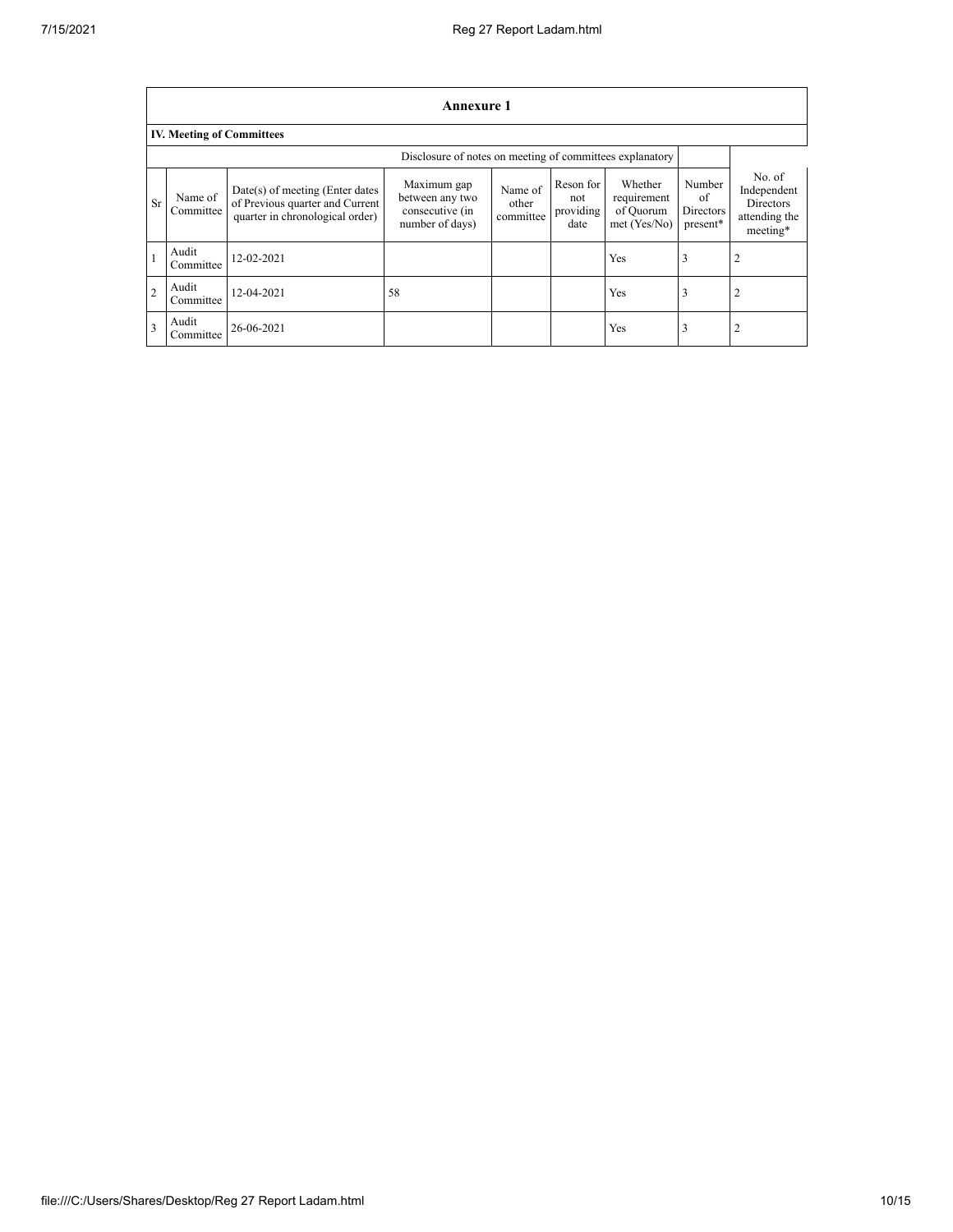|                | <b>Annexure 1</b>                                                                                         |                                  |                                                                    |  |  |  |  |  |  |
|----------------|-----------------------------------------------------------------------------------------------------------|----------------------------------|--------------------------------------------------------------------|--|--|--|--|--|--|
|                | V. Related Party Transactions                                                                             |                                  |                                                                    |  |  |  |  |  |  |
| Sr             | Subject                                                                                                   | Compliance status<br>(Yes/No/NA) | If status is "No" details of non-<br>compliance may be given here. |  |  |  |  |  |  |
|                | Whether prior approval of audit committee obtained                                                        | Yes                              |                                                                    |  |  |  |  |  |  |
| $\overline{2}$ | Whether shareholder approval obtained for material RPT                                                    | NA                               |                                                                    |  |  |  |  |  |  |
| 3              | Whether details of RPT entered into pursuant to omnibus approval<br>have been reviewed by Audit Committee | Yes                              |                                                                    |  |  |  |  |  |  |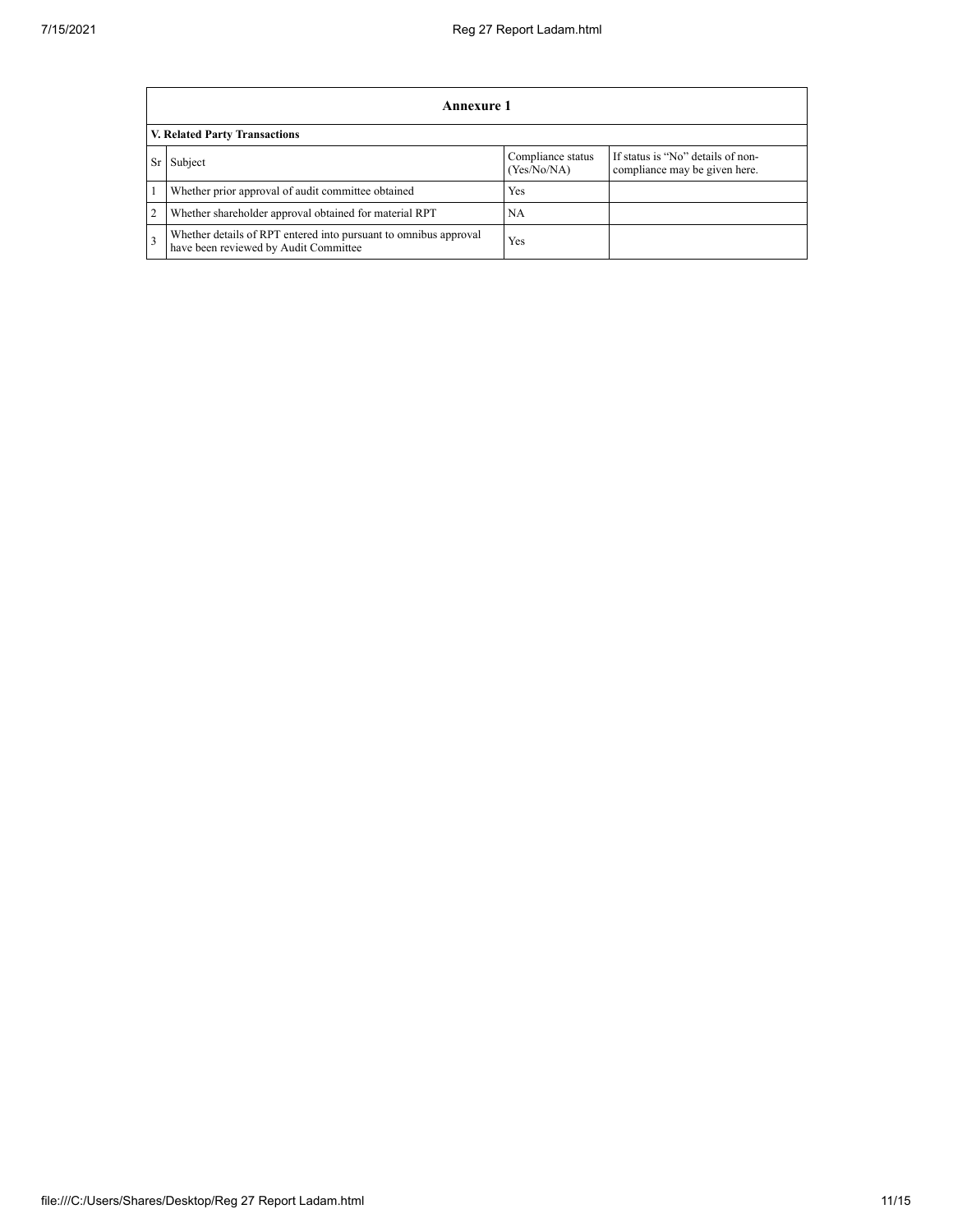F

|                | Annexure 1                                                                                                                                                                                                      |                               |  |  |  |  |  |  |
|----------------|-----------------------------------------------------------------------------------------------------------------------------------------------------------------------------------------------------------------|-------------------------------|--|--|--|--|--|--|
|                | <b>VI. Affirmations</b>                                                                                                                                                                                         |                               |  |  |  |  |  |  |
| Sr             | Subject                                                                                                                                                                                                         | Compliance<br>status (Yes/No) |  |  |  |  |  |  |
|                | The composition of Board of Directors is in terms of SEBI (Listing obligations and disclosure requirements)<br>Regulations, 2015                                                                                | Yes                           |  |  |  |  |  |  |
| $\overline{c}$ | The composition of the following committees is in terms of SEBI(Listing obligations and disclosure requirements)<br>Regulations, 2015 a. Audit Committee                                                        | Yes                           |  |  |  |  |  |  |
| 3              | The composition of the following committees is in terms of SEBI(Listing obligations and disclosure requirements)<br>Regulations, 2015. b. Nomination & remuneration committee                                   | Yes                           |  |  |  |  |  |  |
| $\overline{4}$ | The composition of the following committees is in terms of SEBI(Listing obligations and disclosure requirements)<br>Regulations, 2015. c. Stakeholders relationship committee                                   | Yes                           |  |  |  |  |  |  |
| $\varsigma$    | The composition of the following committees is in terms of SEBI(Listing obligations and disclosure requirements)<br>Regulations, 2015. d. Risk management committee (applicable to the top 500 listed entities) | <b>NA</b>                     |  |  |  |  |  |  |
| 6              | The committee members have been made aware of their powers, role and responsibilities as specified in SEBI<br>(Listing obligations and disclosure requirements) Regulations, 2015.                              | Yes                           |  |  |  |  |  |  |
| $\overline{7}$ | The meetings of the board of directors and the above committees have been conducted in the manner as specified in<br>SEBI (Listing obligations and disclosure requirements) Regulations, 2015.                  | Yes                           |  |  |  |  |  |  |
| 8              | This report and/or the report submitted in the previous quarter has been placed before Board of Directors.                                                                                                      | Yes                           |  |  |  |  |  |  |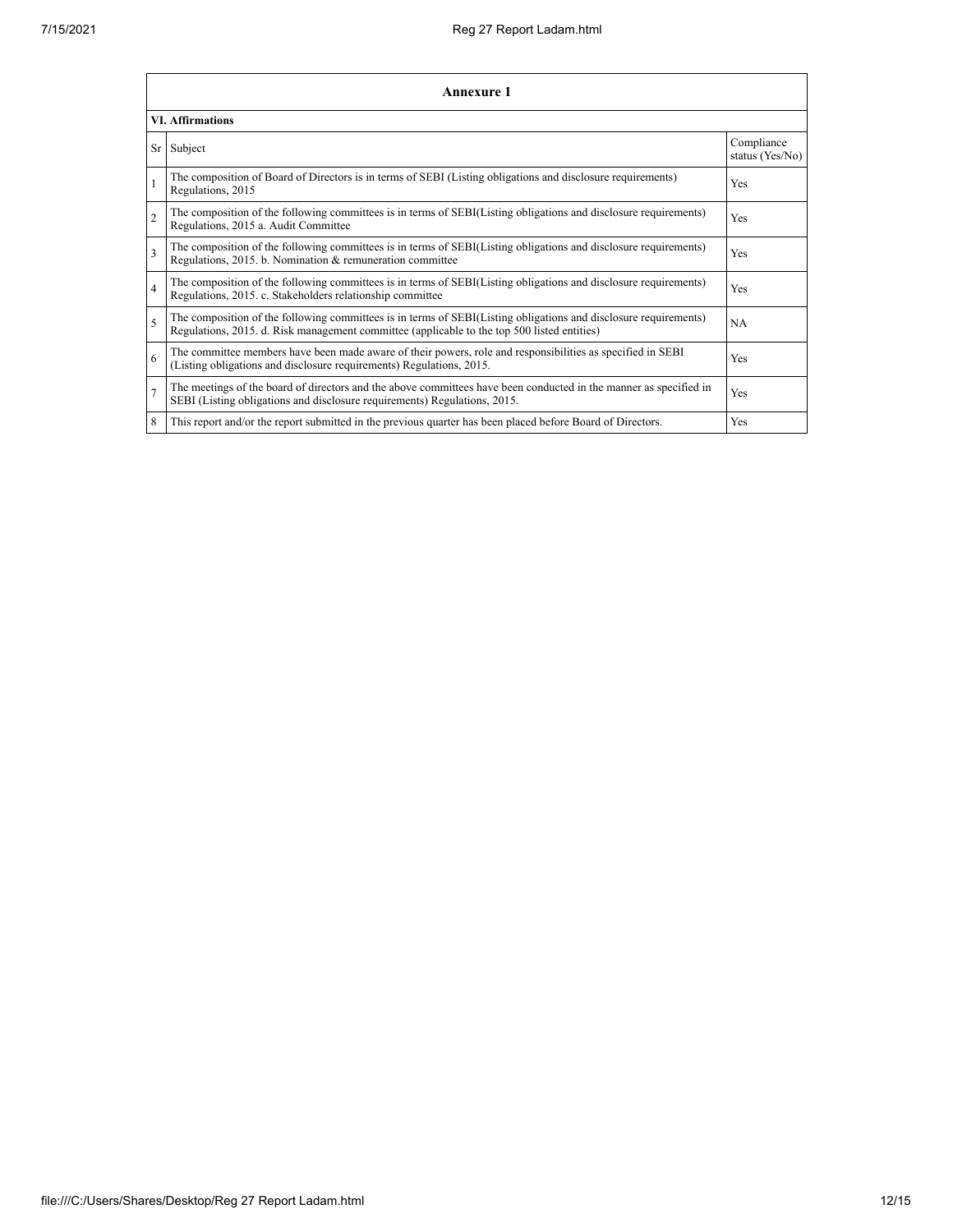| <b>Annexure 1</b> |                   |                            |  |  |
|-------------------|-------------------|----------------------------|--|--|
| <sub>Sr</sub>     | Subject           | Compliance status          |  |  |
|                   | Name of signatory | Mr. Sumesh Bharat Aggarwal |  |  |
|                   | Designation       | Director                   |  |  |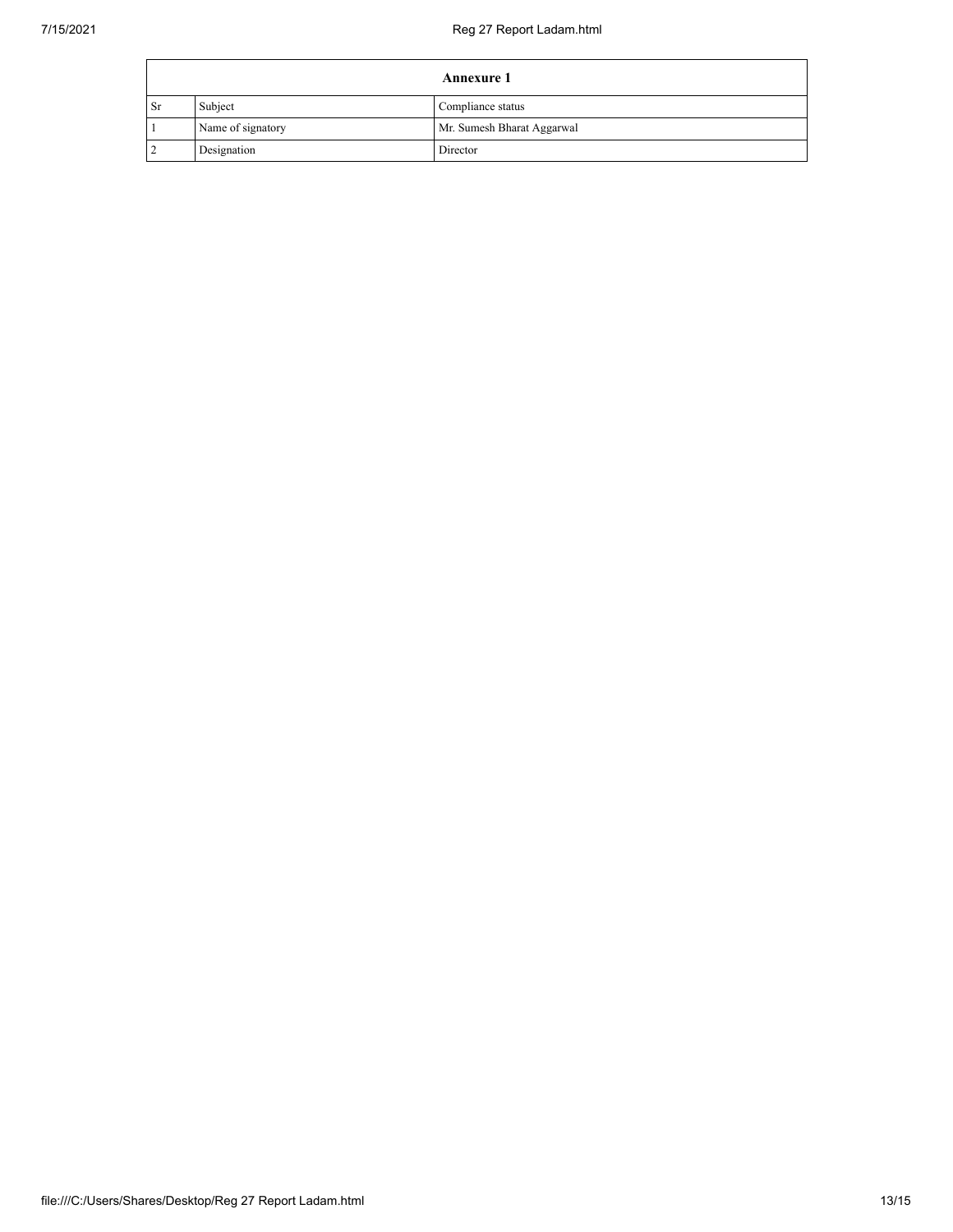| <b>Signatory Details</b> |                            |  |  |  |
|--------------------------|----------------------------|--|--|--|
| Name of signatory        | Mr. Sumesh Bharat Aggarwal |  |  |  |
| Designation of person    | Director                   |  |  |  |
| Place                    | Thane                      |  |  |  |
| Date                     | 06-07-2021                 |  |  |  |